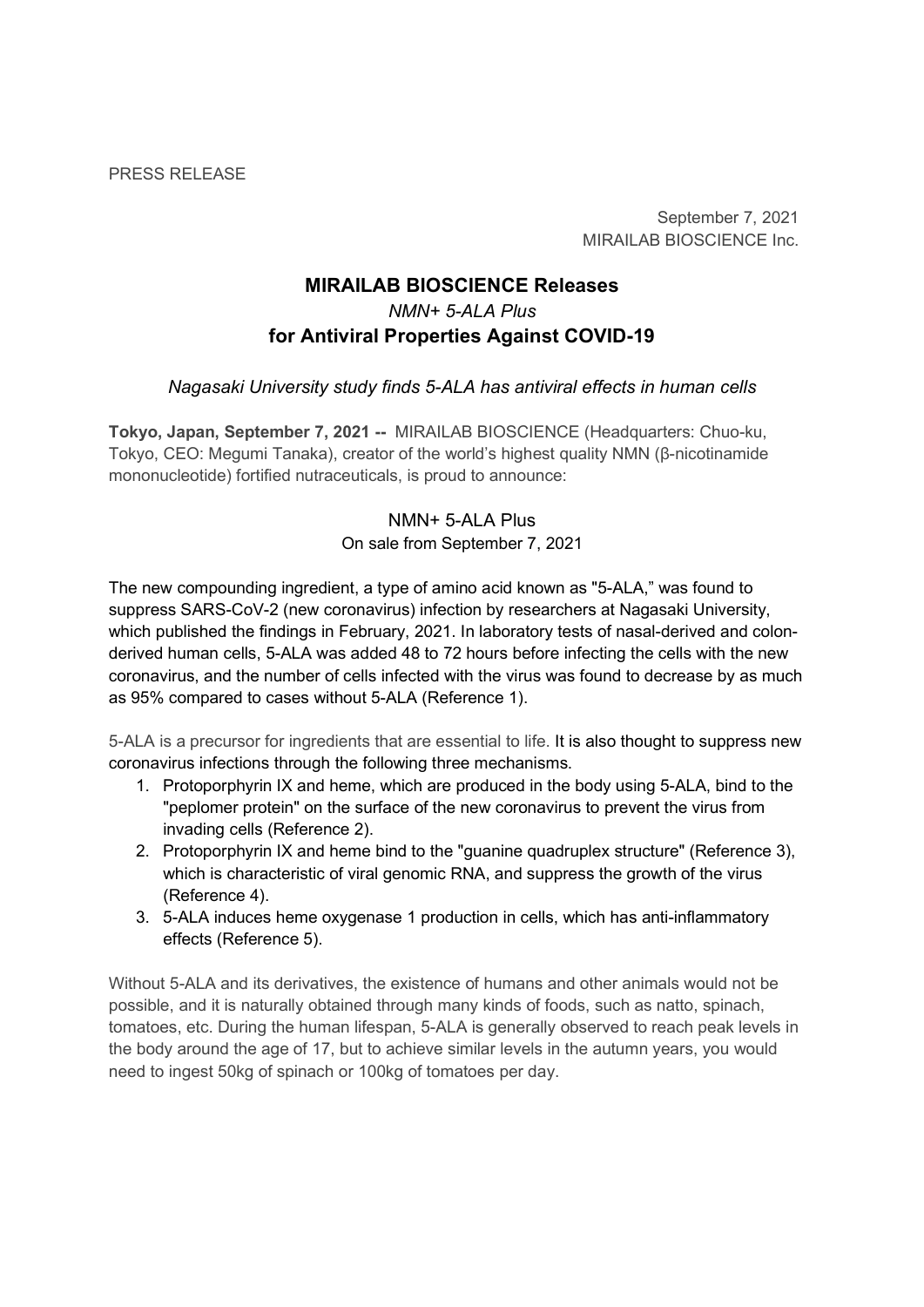NMN+ 5-ALA Plus contains 25mg of 5-ALA per capsule. Given the results of this Nagasaki University study, we are especially encouraged to offer the NMN+ series with 5-ALA.

## Reference 1 - 5

- 1:https://www.ncbi.nlm.nih.gov/pmc/articles/PMC7846235/pdf/main.pdf
- 2:https://www.ncbi.nlm.nih.gov/pmc/articles/PMC8118678/pdf/10593\_2021\_Article\_2920.pdf
- 3:https://www.ncbi.nlm.nih.gov/pmc/articles/PMC8186786/pdf/pone.0250654.pdf
- 4:https://www.ncbi.nlm.nih.gov/pmc/articles/PMC5909458/pdf/gky187.pdf
- 5:https://www.ncbi.nlm.nih.gov/pmc/articles/PMC7396584/pdf/fimmu-11-01467.pdf

NMN+ 5-ALA Plus is available for purchase at the Mirai Lab Online Store, Amazon.co.jp, Yahoo! Shopping, and Rakuten Ichiba shopping sites.

Price: ¥29,160 (tax included)

● Mirai Lab Official Online Store https://mirai-lab.jpn.com/

● Amazon.co.jp https://amzn.to/3hGcjzA

● Rakuten Ichiba https://www.rakuten.co.jp/mirai-lab/

● Yahoo! Shopping https://store.shopping.yahoo.co.jp/mirai-lab

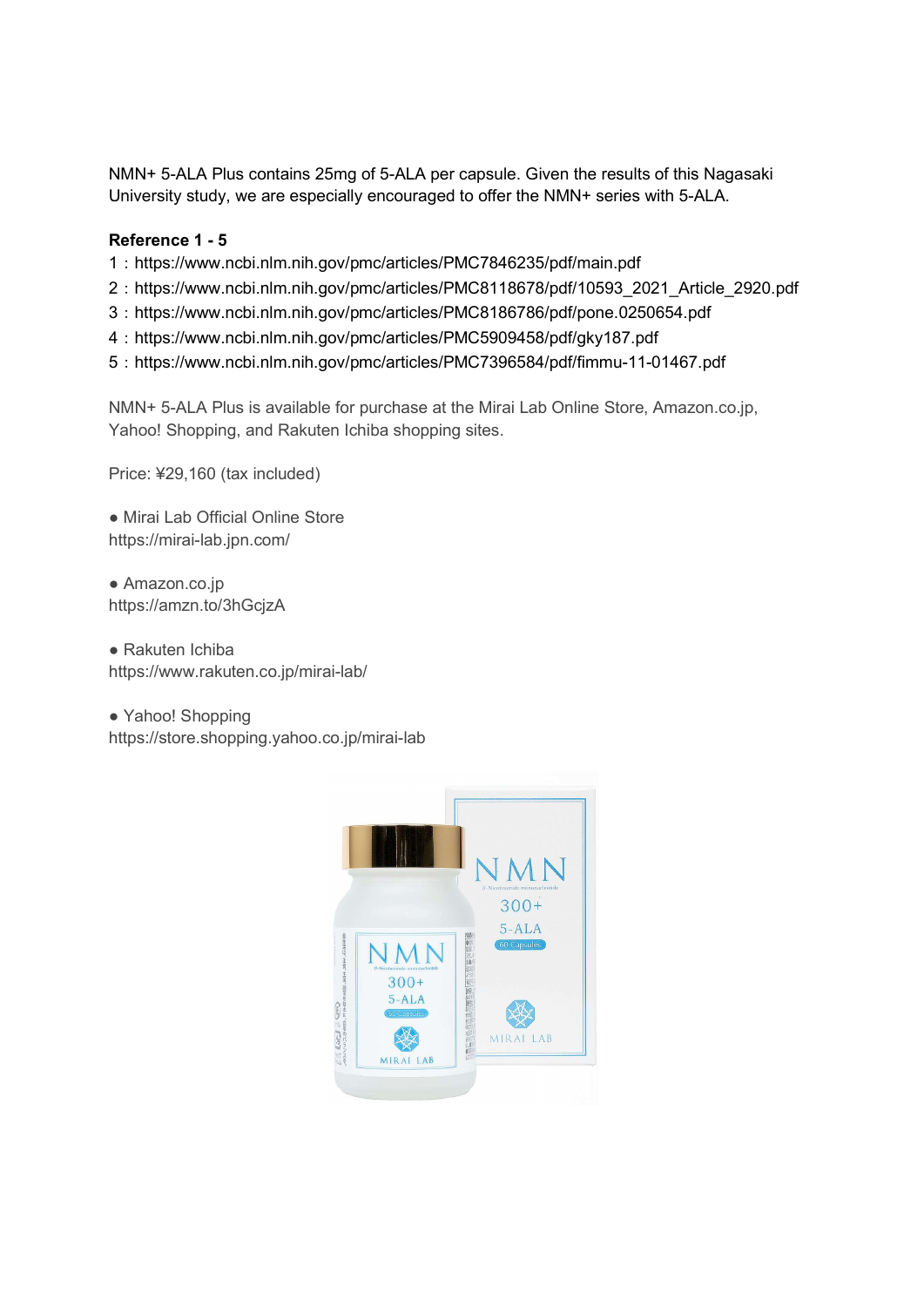



## Product Information

PRICE ¥29,160 (tax included)

**CONTENTS** 18.54 g (309 mg x 60 capsules) Made in Japan

NUTRITION INFORMATION Per 2 capsules (618 mg): Energy 1.84 kcal / Protein 0.025 g / Fat 0.009 g / Carbohydrate 0.41 g / Table salt equivalent 0.00009 g

**INGREDIENTS** Starch (made in Japan), amino acid powder (with 5-aminolevulinic acid phosphate),